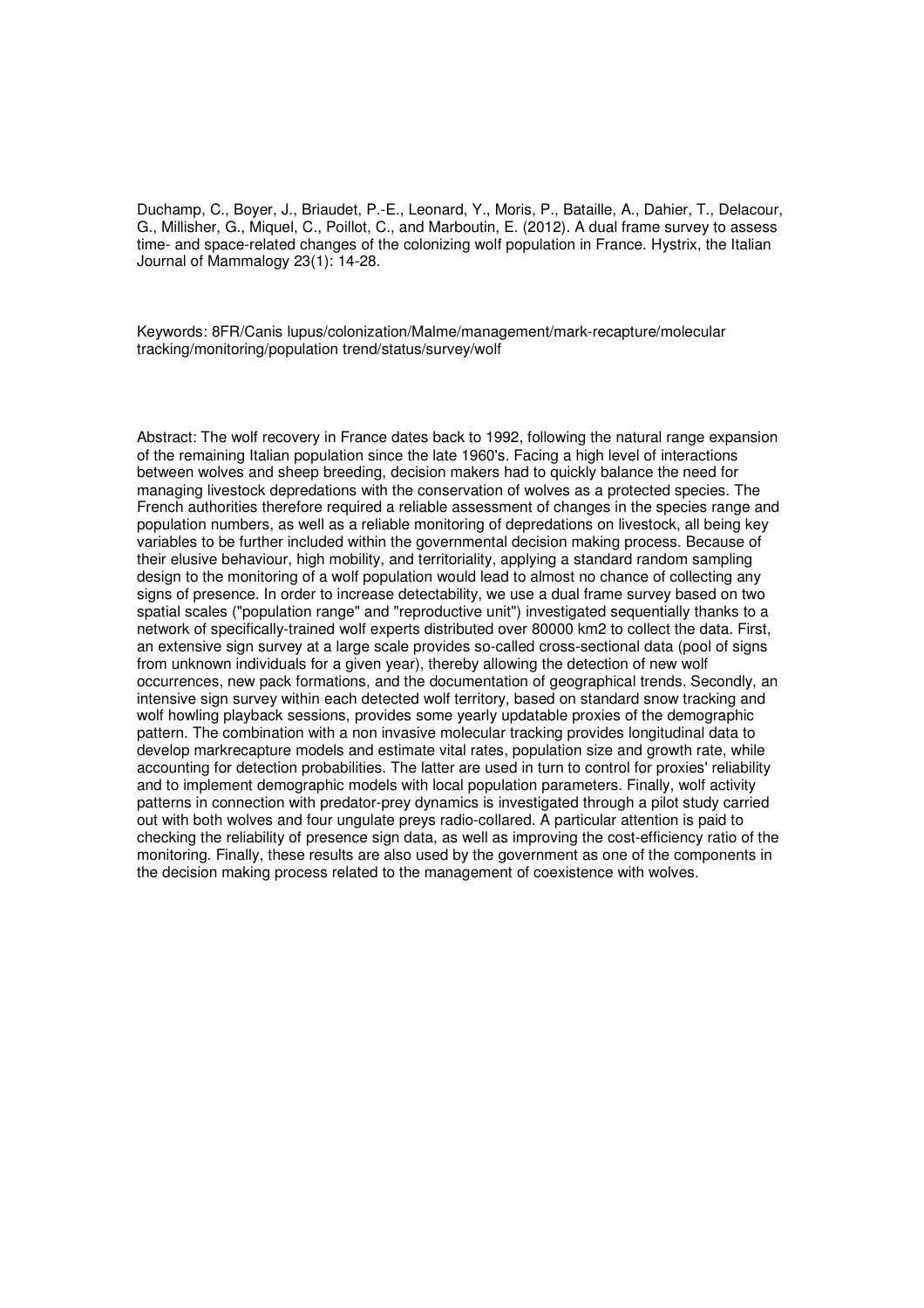Available online at:

http://www.italian-journal-of-mammalogy.it/article/view/4559/pdf doi:10.4404/hystrix-23.1-4559

Research Article

### **A dual frame survey to assess time– and space–related changes of the colonizing wolf population in France**

Christophe Ducнамр<sup>а,∗</sup>, Jérome Boyer<sup>b</sup>, Pierre-Emmanuel Briauder<sup>b</sup>, Yannick Leonard<sup>a</sup>, Perrine Moris<sup>c</sup>, Alain Bataille<sup>c</sup>, Thierry Dahier<sup>a</sup>, Gilles Delacour<sup>d</sup>, Gérard Millisher<sup>d</sup>, Christian Miquel<sup>e</sup>,

Carole Poillot<sup>e</sup>, Eric Marboutin<sup>b</sup>

*<sup>a</sup>Office national de la chasse et de la faune sauvage, Applied Research Unit on Predator and Depredator species, Parc Micropolis, F-05000 Gap, France*

*<sup>b</sup>Office national de la chasse et de la faune sauvage, Applied Research Unit on Predator and Depredator species, ZI Mayencin, F-38600 Gières, France*

*<sup>c</sup>Office national de la chasse et de la faune sauvage, Délégation régionale Languedoc Roussillon, F-66500 Prades,France <sup>d</sup>Parc national du Mercantour, 6 Allée d'Italie, F-06000 Nice cedex 06, France e Laboratoire d'écologie Alpine, CNRS UMR 5551, Université J. Fourrier, F-38000 Grenoble, France*

*Keywords: Canis lupus* monitoring design molecular tracking sign survey mark-recapture model population trend conservation status management issues

*Article history:* Received: 12 January 2011 Accepted: 6 March 2012

#### *Acknowledgements*

The authors sincerely thank all the experts belonging to the Large Carnivore Network for the data collection and local investment in the field work. We are grateful to Lucile Marescot, Jean-François Arnoldi, Thibault Saubusse and Catherine Carter for valuable comments on the first draft and English language improvements. We are indebted to Pierre Migot, Philippe Stahl, Marie-Lazarine Poulle and Benoit Lequette who started with the wolf recovery issue in France from the early 1990's. Two anonymous referees provided valuable comments on the first draft. We also thank the organizing committee of the "Wolves, people and territory" conference for welcome and organization in Turin (Italy).

#### **Abstract**

The wolf recovery in France dates back to 1992, following the natural range expansion of the remaining Italian population since the late 1960's. Facing a high level of interactions between wolves and sheep breeding, decision makers had to quickly balance the need for managing livestock depredations with the conservation of wolves as a protected species. The French authorities therefore required a reliable assessment of changes in the species range and population numbers, as well as a reliable monitoring of depredations on livestock, all being key variables to be further included within the governmental decision making process. Because of their elusive behaviour, high mobility, and territoriality, applying a standard random sampling design to the monitoring of a wolf population would lead to almost no chance of collecting any signs of presence. In order to increase detectability, we use a dual frame survey based on two spatial scales ("population range" and "reproductive unit") investigated sequentially thanks to a network of specifically-trained wolf experts distributed over 80000 km<sup>2</sup> to collect the data. First, an extensive sign survey at a large scale provides so-called cross-sectional data (pool of signs from unknown individuals for a given year), thereby allowing the detection of new wolf occurrences, new pack formations, and the documentation of geographical trends. Secondly, an intensive sign survey within each detected wolf territory, based on standard snow tracking and wolf howling playback sessions, provides some yearly updatable proxies of the demographic pattern. The combination with a non invasive molecular tracking provides longitudinal data to develop markrecapture models and estimate vital rates, population size and growth rate, while accounting for detection probabilities. The latter are used in turn to control for proxies' reliability and to implement demographic models with local population parameters. Finally, wolf activity patterns in connection with predator-prey dynamics is investigated through a pilot study carried out with both wolves and four ungulate preys radio-collared. A particular attention is paid to checking the reliability of presence sign data, as well as improving the cost-efficiency ratio of the monitoring. Finally, these results are also used by the government as one of the components in the decision making process related to the management of coexistence with wolves.



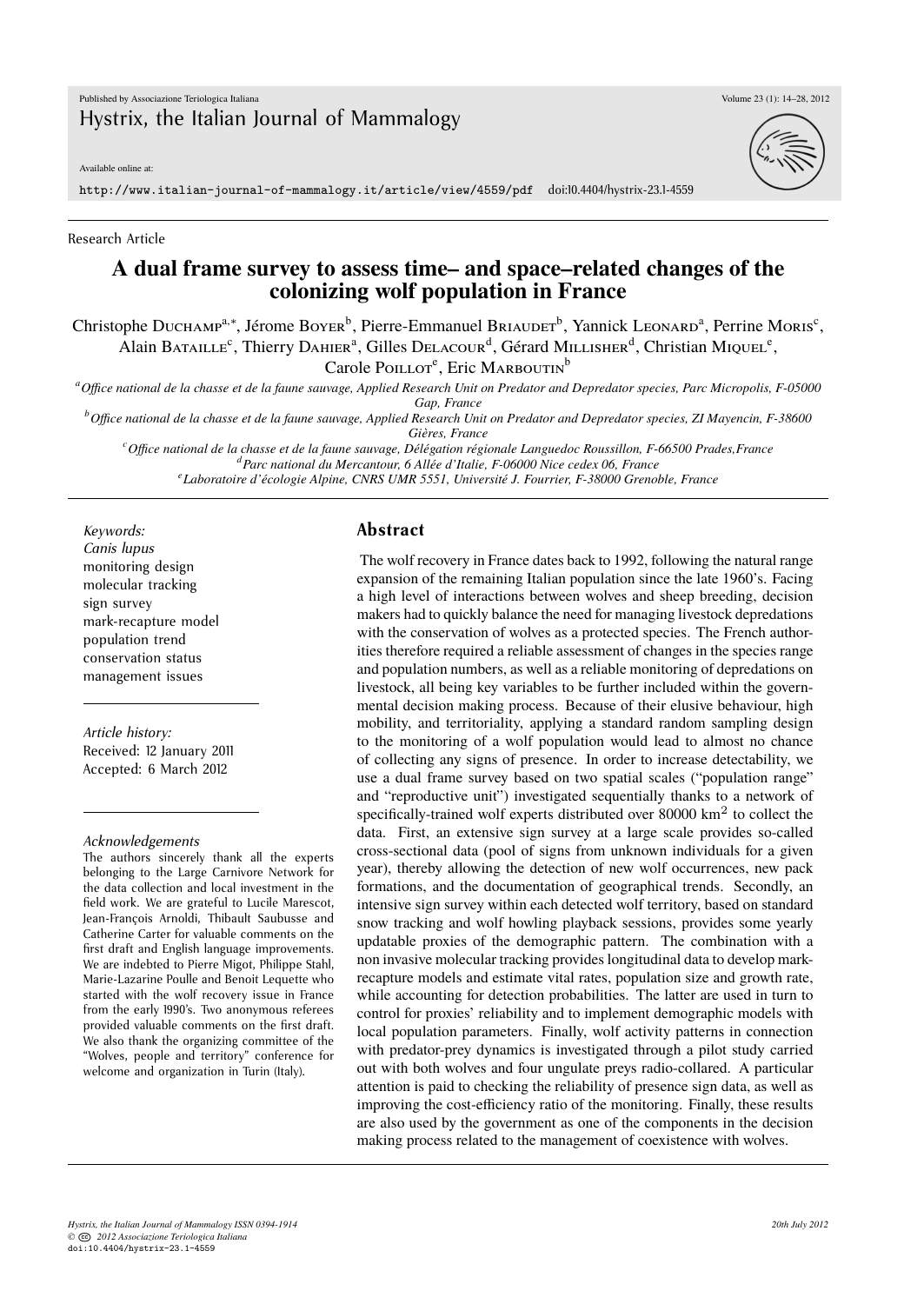## **Introduction**

Wolves have recovered in the French Alps since the early 1990's, as a consequence of the range expansion of the Italian population (Ciucci et al., 2009; Lucchini et al., 2004). Non-invasive genetics have suggested a unidirectional gene flow from the Apennines to the Alps with a small number of founders, explaining the actual genetic diversity of the alpine population (Fabbri et al., 2007). Wolf recovery in France takes place in an area of intensive agricultural activity with large flocks of sheep grazing in summer pastures. This resulted in strong interactions between wolf presence and sheep breeding activities. The first aim of the French authorities was to get reliable estimates of wolf distribution, population trends, and depredations levels, in a way to base the decision making process on yearly updates of the species' conservation status. The national wolf action plan (MEDEEM, MAP, 2008) aims at fulfilling the requirements of European Directives relating to wolf conservation (Council of Europe, 1992), while still allowing sheep herding to be economically and socially viable.

Following Pollock et al. (2002) recommendations, the choice of the monitoring system is designed to provide (1) robust estimates of population dynamics (e.g. abundance, population range trends, survival rates, etc.), and (2) yearly updates on the conservation status of this protected species, as a basis for management. The monitoring system also has to enable quick detections and reports of dispersing vagrants in newly colonized areas so that decision makers could politically anticipate social reactions and implement management actions (e.g. preventive measures to decrease attack rates on livestock).

Monitoring large carnivores is notoriously difficult because they are elusive, occur in low densities, although they are clustered in space due to their territorial behaviour (e.g. packs), and are able to disperse over hundreds of kilometres within few weeks (Boyd and Pletscher, 1999). Finding a wolf, or simply a sign of its occurrence

over its territory means dealing with rare statistical events. Radio-telemetry is widely used over the world for monitoring small populations of wolves or (on specific study sites) for estimating territory size and pack sizes (Jedrzejewski et al., 2001), documenting dispersal patterns (Kojola et al., 2006), breeding status (Ausband et al., 2010) or kill rates (Sand et al., 2005). But such invasive techniques are usually inappropriate to monitor a population as a whole (Kunkel et al., 2005) due to labour intensive and expensive methods that cannot cover a sufficient pool of marked animals over a large scale. That's why non-invasive monitoring (i.e. not requiring the animal handling) are usually preferred since they perform better at the population level with elusive species (Linnell et al, 1998; Long et al., 2008).

The ability to detect geographic or demographic patterns is a function of both the extent and the grain of sampling investigations (Wiens, 1989). Therefore the wolf monitoring requires one to work at different spatial scales. A large spatial scale approach is needed to target the whole population range, including both territorial individuals and dispersers, so as to reliably assess demographic and geographic population trends. A smaller spatial scale is however also needed, to specifically investigate demographic dynamics within the reproductive units (packs) and, from this subset of data, to derive proxies of demographic population trends in a cost effective way regarding field effort.

We propose a dual frame survey based on a sequential data collection (*sensu* Christman 2004) involving first an extensive survey at large ("population" level) scale and then an intensive survey at a small ("reproductive unit" level) scale once a decision rule is booked at the first level. A spatially-controlled network of field people trained to detect signs of presence allows us to compile two sources of data – i.e. cross-sectional vs. longitudinal – both collected at each spatial scale. The present paper describes how the monitoring scheme is implemented, what kind of data are collected and how those data are used to assess wolf conservation status in the French Alps and to feed the decisionmaking process to outline management actions.

<sup>∗</sup>Corresponding author

*Email address:*

christophe.duchamp@oncfs.gouv.fr (Christophe Duchamp)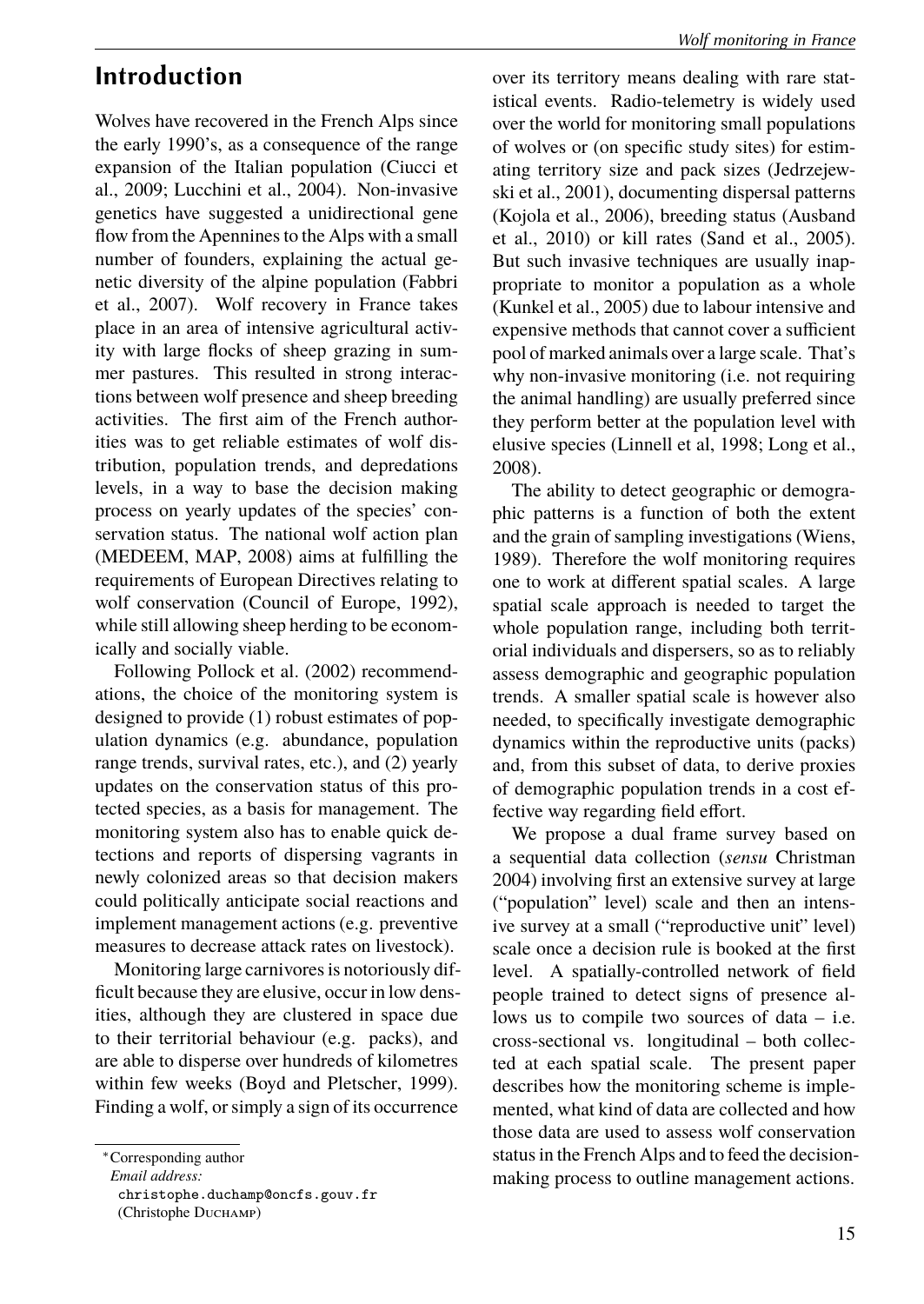## **Materials and Methods**

### **Study area**

The study area (Fig. 3a) covers all the French part of alpine and pre-alpine formations (from 4° 44'E, 43 $\degree$  05'N to 7 $\degree$  05'E, 46 $\degree$  20'N). Mountainous areas are mainly concerned, but lowlands are also included. Habitat (including coniferous forest, shrubs and pastures) is influenced by Mediterranean climate in the South, while habitat in the Northern part of the study area is continental with mixed forests, alpine pastures and rocky mountains.

Chamois (*Rupicapra rupicapra*), mouflon (*Ovis ammon*), roe deer (*Capreolus capreolus*), red deer (*Cervus elaphus*), ibex (*Capra ibex*), wild boar (*Sus scrofa*) and domestic sheep (*Ovis aries*), are the main species constituting the prey community. Sheep husbandry is a major agricultural activity with about 900000 sheep bred for meat production (Ernoult et al., 2001). The practice is based on an extensive use of natural mountain pastures during the summer period (transhumance). Outdoor sheep breeding may occur all over the year in southern regions of the study area, while it is restricted to a 3-4 months (summer) period in the northern part of the Alps.

### **Monitoring survey design**

The wolf monitoring in France is carried out since the first confirmation of the species' presence in 1992 (Houard and Lequette, 1993; Valière et al., 2003). The monitoring aims at investigating the population dynamics of the species to assess its conservation status.



**Figure 1** – Investigation of two different sources of data in order to reach both management requirements and robust population dynamics results to be used in the decision making process.

As estimates of population dynamic parameters usually require long term monitoring, it often does not fit with the management issue of such a controversial species that need yearly updates of the population status. We therefore combine different sources of data (Fig. 1) to achieve both management and population 16

dynamic issues: 1) cross-sectional data – i.e., referring to the sampling of a pool of unknown individuals at a given point of time – allow estimating changes from one year to another in the species' distribution range or new pack formations, and (2) longitudinal data – i.e., repeated observations of known individuals over time – are needed to control for variations in the detection probability, to estimate demographic growth rates and survival rates, that can further feed demographic models. The results of demographic models can be in turn implemented into the management issues, for example when calibrating proxies derived from the cross sectional datasets.

The collection of cross sectional as well as longitudinal datasets is based on a network of field observers specifically trained during a 3-day teaching course, covering species identification and sign survey methods. We paid a particular attention to the pooling of different socio-professional backgrounds (ecology, environment, agriculture, hunting) of the experts. This improved the social acceptance of the results, while improving the chances of detecting any wolf occurrence since members have different patterns of field activities. These field experts  $(n = 1024)$ in 2009) come from governmental or non governmental organisations (game and wildlife services,

parks, hunting associations, forestry offices, naturalists, farmers, etc.) the core technical group being composed by 67% of "wildlife related" professionals from governmental agencies, who are available anytime it is needed. Among NGO's, 10% are professionals, the remaining 23% are people who do not claim for any belonging to wildlife related GO or NGO such as hunters, naturalists, mountain guides or shepherds (Fig. 2).



**Figure 2** – Socio-professional background of the experts belonging to the Wolf/Lynx Network (N= 1024 people in 2009).

To optimize the cost/benefit ratio of the survey effort, the network of field experts is implemented sequentially over space, based on the sequence of documented wolf signs. First a baseline monitoring is carried out in all wolf free districts, based on state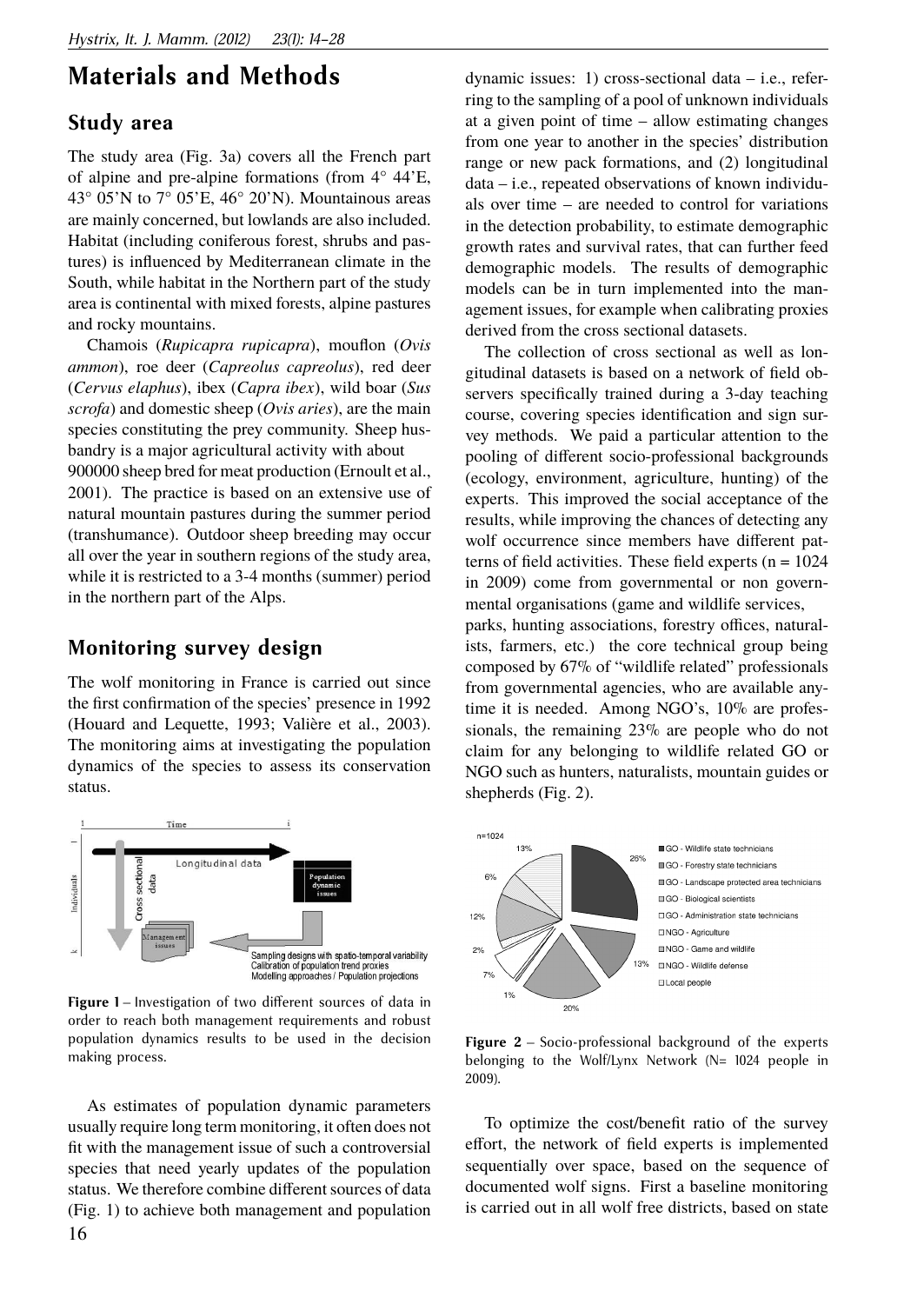| ononca mui uro aala name concenono.                      |                                    |  |  |  |  |
|----------------------------------------------------------|------------------------------------|--|--|--|--|
| <b>Cross-sectional data frame</b>                        | Longitudinal data frame            |  |  |  |  |
| Detecting new area of presence                           | Dispersal pattern                  |  |  |  |  |
| Detecting pack formation                                 | Genetic structure                  |  |  |  |  |
|                                                          | Survival rates and population size |  |  |  |  |
| "Reproductive unit" scale Proxies of demographic popula- | Home ranges and activity patterns  |  |  |  |  |
| tion trend (minimum wintering pack)                      | Predation pressure                 |  |  |  |  |
| size, reproduction occurrence)                           | Pack social structure              |  |  |  |  |
|                                                          |                                    |  |  |  |  |

**Table 1** – Wolf population dynamic issues investigated through a scale dependant monitoring design of the wolf population combined with two data frame collections.

game-wardens from the National Game and Wildlife Agency (ONCFS) already dispatched all over France for environmental policy and wildlife monitoring (n = 10-18 per administrative county of average size  $S = 5718$  km<sup>2</sup>,  $SE = 198$ ). Despite such a weak sampling pressure, they can detect new occurrences since they are regularly distributed in space for their daily outdoor wildlife activities (monitoring or policy). Once a vagrant wolf is regularly detected at a given place (i.e., it is no longer dispersing), training sessions ( $n = 30-70$  volunteers) are organized to increase the survey effort in order to apply the following dual frame monitoring survey. Each year, some more volunteers are trained, so that they regularly increase in numbers. The network activity is coordinated and promoted regionally by a wolf referee in charge of controlling the technical reliability of each reported sign of presence, according to a standardized approach (see "sign survey and molecular tracking"). All the collected data are pooled within a single database, managed by our ONCFS research team.

Evaluating the conservation status of a species requires the estimation of a large panel of demographic parameters such as gene flows, trend of the number of reproductive units or population range, estimation of home ranges of each pack, etc. However, all these parameters may require investigation at different spatial scales. Because of logistical constraints, one may be bound to stratify the sampling design at a limited number of different spatial scales to fit with the biology of the species a minima. We defined two spatial scales as i) the "population range" scale that aims at recording new wolf occurrences and monitor distribution range through time and ii) the "reproductive unit" scale that aims to investigate population dynamics estimates (Tab. 1).

The dual frame monitoring survey is based on this two spatial scales, investigated one after the other (Tab. 1). First, an extensive and opportunistic sign survey is conducted all the year round by the field experts over the whole population range (hereafter called "population scale"). The sampling effort is not quantitatively controlled but is spatially organized,

focusing on the distribution of the experts over the area to be surveyed in order to have as few zones as possible without any expert. This extensive survey aims at detecting new wolf occurrences, whether documented by a hard fact (photograph, genetic analysis) or by other signs of presence (visual observation, depredation on livestock, wild prey, prints, etc.). To check the extent of sampled area according to the spatial distribution of experts, we analysed the frequency distribution of Euclidean distances between each georeferenced sign of presence and the related position of the expert's home place who collected it. The mean distance and associated 95% confidence limits are calculated and the upper boundary subsequently used as a buffer around each expert home place to map the most likely coverage of the network. The map aims at depicting whether the distribution of the experts over space is relevant to monitor the geographical distribution of the species over most of the population range (i.e., the alpine area) or not. We estimated the trend of geographic distribution (EDR) using the projection of each sign of presence accounting for different grid size and shape. Because the choice of cell area types and units may influence the pattern of distribution range (Marboutin et al., 2010), the yearly change of the estimated distribution range (EDR) is evaluated as the mean deviations for each year from the mean EDR over all years and 4 cell types (buffer and grid shape of 6, 25, 50 and  $100 \text{ km}^2$ ) of cell area units.

At that step, the specific cost devoted to the detection of wolf presence can hardly be quantified because of the opportunistic nature of the survey. Apart from the systematic control of each depredation *in situ* that requires on average 59 (SD = 21) day $\times$ man $\times$ wolf territory<sup>-1</sup>×year<sup>-1</sup>, all the other signs of presence are recorded "for free" during the wildlife policy investigations as a whole or during other outdoor activities (hunting, mountain skiing. . . ).

As soon as wolf signs have been recorded over two consecutive winters at a given site (with at least one genetic identification), then it is stated as an area with sedentary presence of the species – i.e., a territory held by a single wolf, a pair or a pack. The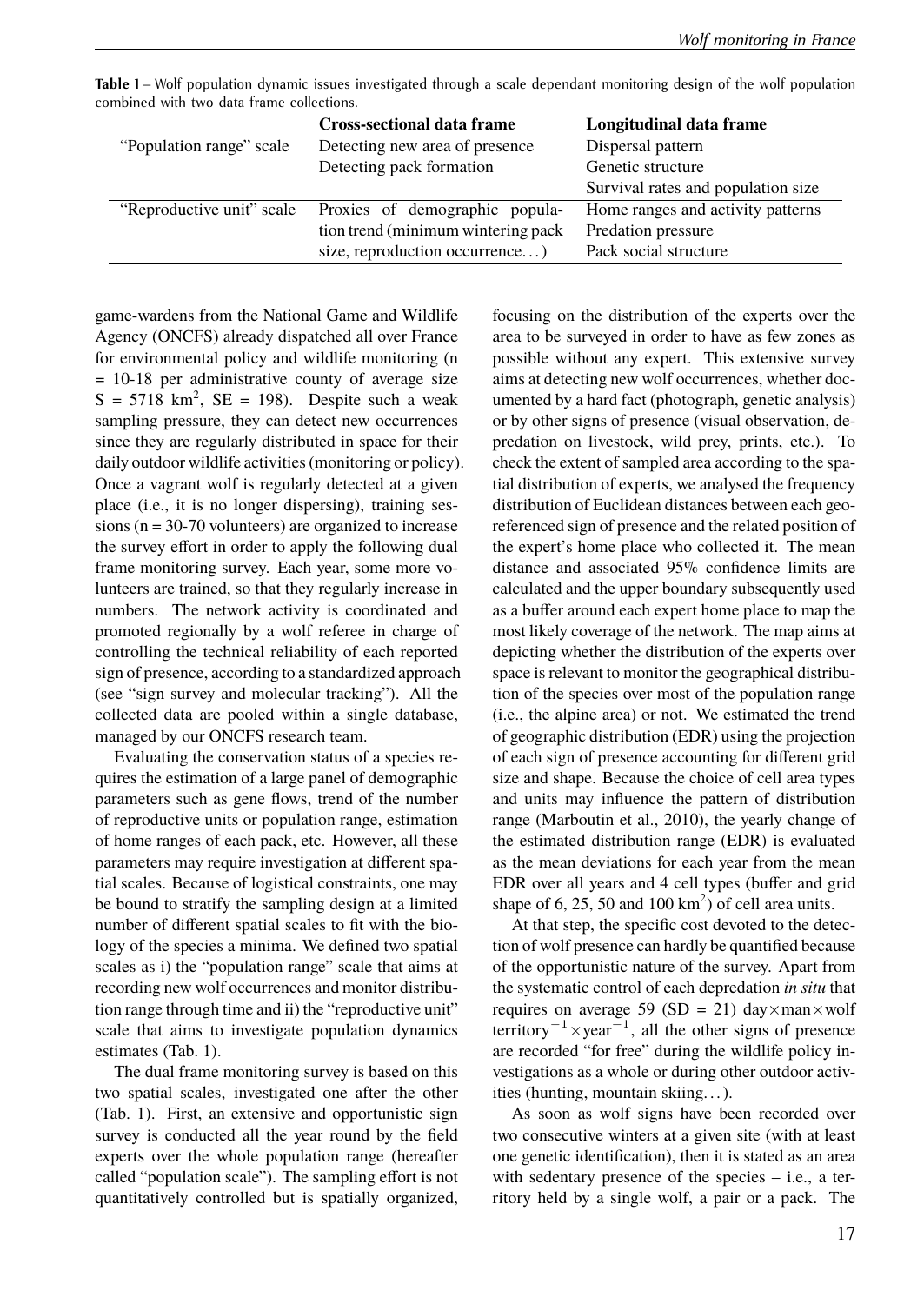

**Figure 3** – A) Distribution of the field experts belonging to the wolf/lynx network by districts in France and localization of the study area used for the test (French alpine range); B) Distribution of distances at which signs are recorded relatively to the expert home place ; C) Mean spatial coverage of the sampling effort displayed by the wolf-expert network in the alps when looking for wolf signs of presence (excluded damages on livestock that are exhaustively controlled in the field once appeared anywhere). The buffer radius has been computed using the mean (loge transformed) value of the distributions in box B.

presence detected over two consecutive winters is the decision rule to switch to the second step of the monitoring design. An intensive survey is then carried out within each of these wolf territories (hereafter called "reproductive unit scale") once identified by the first step. The sampling effort is then spatially and quantitatively controlled, with explicit sampling scheme for snow tracking (transect sampling) during winter and wolf howling (point sampling) during summer. The winter survey (from November to March) aims at recording minimum pack sizes, i.e., the highest minimum count of pack members detected while moving together, and pack composition (based on non invasive genetics using faeces and urines collected along the transects). Snowtracking sessions are performed 48 hours after each snowfall by ski or snowshoe-riding, using regularly distributed transects so as to sample the whole expected wolf territory and to optimise the track detection (Beier and Cunningham, 1996; Linnell et al., 2007), while still ensuring people's safety from avalanche risks. The transect

density ranges from  $1/30 \text{ km}^2$  to  $1/50 \text{ km}^2$ , and mean transect length is about 12 km. Transects are repeated at least 2 up to 6 times per winter, the numbers of replications varying between sites according to the local recurrence of favourable conditions for sign detection. Once a wolf track is encountered, the transect is left if wolves don't follow it, and we follow their tracks as long as possible to favour the records of possible additional information (group size, scat collection or prey remain). Doing that way, we are not able to compute the total number of km sampled (since not all the people involved are using GPS "tracker"). The distribution of the minimum number of different animals along each track gives the estimation of the minimum pack size. We use the sum of each maximum recorded pack size (i.e. minimum numbers detected) as a proxy of the demographic trend of the population, knowing that the annual rate of increase  $\lambda$  =  $N_{t+1}/N_t$  derived from this proxy matched well with that estimated from mark-recapture models (Marboutin and Duchamp, 2005).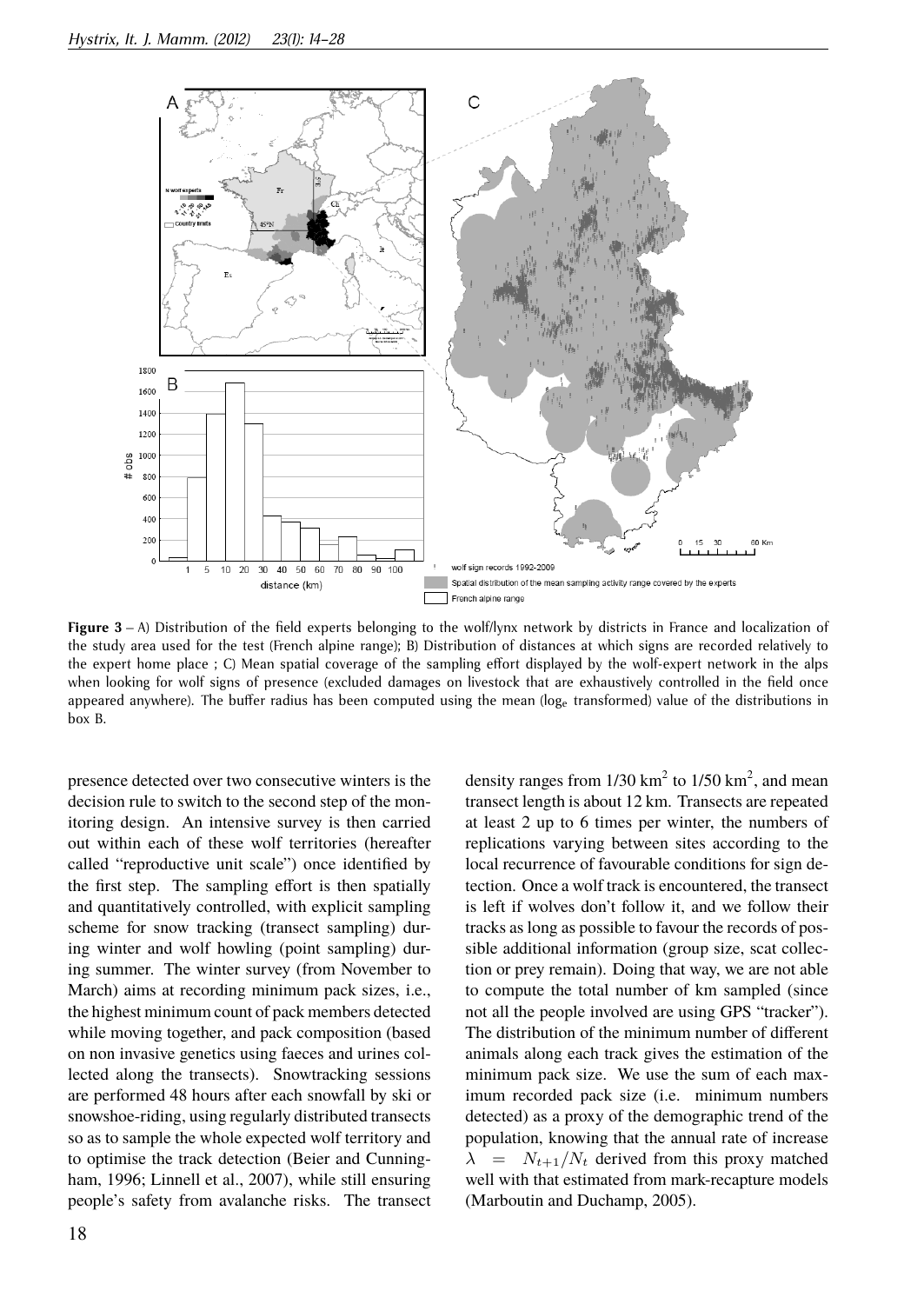The summer survey (from August to September) aims at documenting breeding events. Wolf howling playback sessions (Harrington and Mech, 1982) are conducted on a series of sampling points scattered over each pack territory previously detected by the first survey level. We started wolf howling survey in 2003. The sampling effort averaged  $12.9$  (SD =  $10.8$ ) points  $\times$  session $^{-1}\times$  pack $^{-1}$  totalising from 76 points in 2003 up to 411 points in 2009 all over the French alpine range. The observed variability in the sampling effort between packs mostly depends on the number of replications needed to be successful with a maximum of 6 replications among each pack. We applied the wolf howling sampling from August the  $1<sup>st</sup>$  to September  $15<sup>th</sup>$ . The choice of the period corresponds to the time i) when pup vocalizations can be distinguished from adult ones (Harrington, 1986; Nowak et al., 2007; Sebe et al., 2006) and ii) when pups stay at rendez-vous sites before moving with other members of the pack (Gazzola et al., 2002; Packard, 2003). We use the proportion of packs that reproduced among the detected ones to identify the trend of the reproductive pattern of the population assuming constancy over years in the difference between response rates of a pack with vs. without pups.

Both non invasive molecular tracking and indirect sign survey are however not accurate enough to investigate wolf activity patterns or document home ranges of packs, mainly owing to the space-dependent sampling effort devoted to faeces collections. Using new GPS/GSM devices is conversely very relevant to understanding e.g. spatial activity patterns or the role of predation in shaping the prey community (Merrill et al., 2010). Studying the interactions between predators and preys in France involves working with many different prey species at a time (roe deer, red deer, chamois, mouflons), elsewhere subjected to various sources of demographic variations (climate, density, diseases, hunting, and predation). One pack located in the Mercantour mountains ( $6^{\circ}$  54'E, 44 $^{\circ}$  6'N) is used to study the wolf impact in a multi-prey sytem. The four mentioned ungulate species are intensively marked since 2004 with mortality sensor VHF collars (Followitt Inc). Mortality signals from all animals are checked 3 times a week. In case of mortality, the carcass is controlled in the field to determine whether it was predated or not, based on characteristics of neck bites and of consumption. The data are subsequently used for capture-recapture modelling. Beside the prey monitoring, we captured 3 females wolves using leg hold traps (Beslile™) or helicopter darting and fitted with GPS/GSM collars (Wildcell SG - Loteck Inc). Immobilization protocol followed Arnemo and Fahlman (2007). GPS data were scheduled every 6 hours all along the year associated with an intensive 30-min locations from 6:00 PM to 5:30 AM (GMT) during 13 days per month to monitor prey selection (Manly et al., 2002), kill rates (Zimmerman et al., 2007) and estimate the spatial pattern of the predation pressure with GPS data.

We used the fixed kernel method to estimate the 95% home range (Lichti and Swihart, 2011; Worton, 1989) with a smoothing h factor estimated for each collars with the least squares cross-validation method (Horne and Garton, 2006).

### **Sign survey and molecular tracking**

Any detected wolf sign of presence is collected, including prints, visual contacts, prey remains, hairs, scat or urine deposits, howls or dead wolves. We emphasize the need for using all possible categories of signs of presence, provided that all are controlled and validated using standardized criteria to ensure technical reliability. The same technical forms (one for each category of signs) are used by each of the wolf experts, to describe what has been recorded based on several technical criteria (e.g colour, body size, behaviour, tail length for a visual contact, or pad size, length and alignment along a wolf track, or bites and consumption characteristics for prey remains). Each sign is then submitted to a standardized validation process using the following rule: if less than half of the technical criteria required are fulfilled, the sign is classified as "undetermined"; if more than half of the criteria are fulfilled, all relating to wolf characteristics, the presence sign is classified as "reliable"; if one of them mismatched with a wolf characteristic, the sign is classified as "unreliable" and discarded. Damages to livestock are considered as signs of wolf presence. All depredation cases are controlled in the field by a wolf/lynx expert of the network following fifteen criteria (as for wild preys) related to bites, consumption characteristics and surrounding events (Dahier and Lequette, 1997; Francis, 2004). The same rule is applied as for other signs of presence for the validation process. To summarize, only those signs of presence with enough technical criteria and without any discrepancy from wolf characteristics are taken into account for further analysis.

Monitoring a set of marked individuals over time is the key point to account for detection probabilities. Instead of catching wolves, the non invasive genetic analysis of scats, urines, hairs, tissues from dead animals, blood collected opportunistically, along wolf tracks and at rendez-vous sites allows to get larger numbers of "marked" animals than in, e.g. classical telemetry-based studies (Waits and Peatkau, 2005).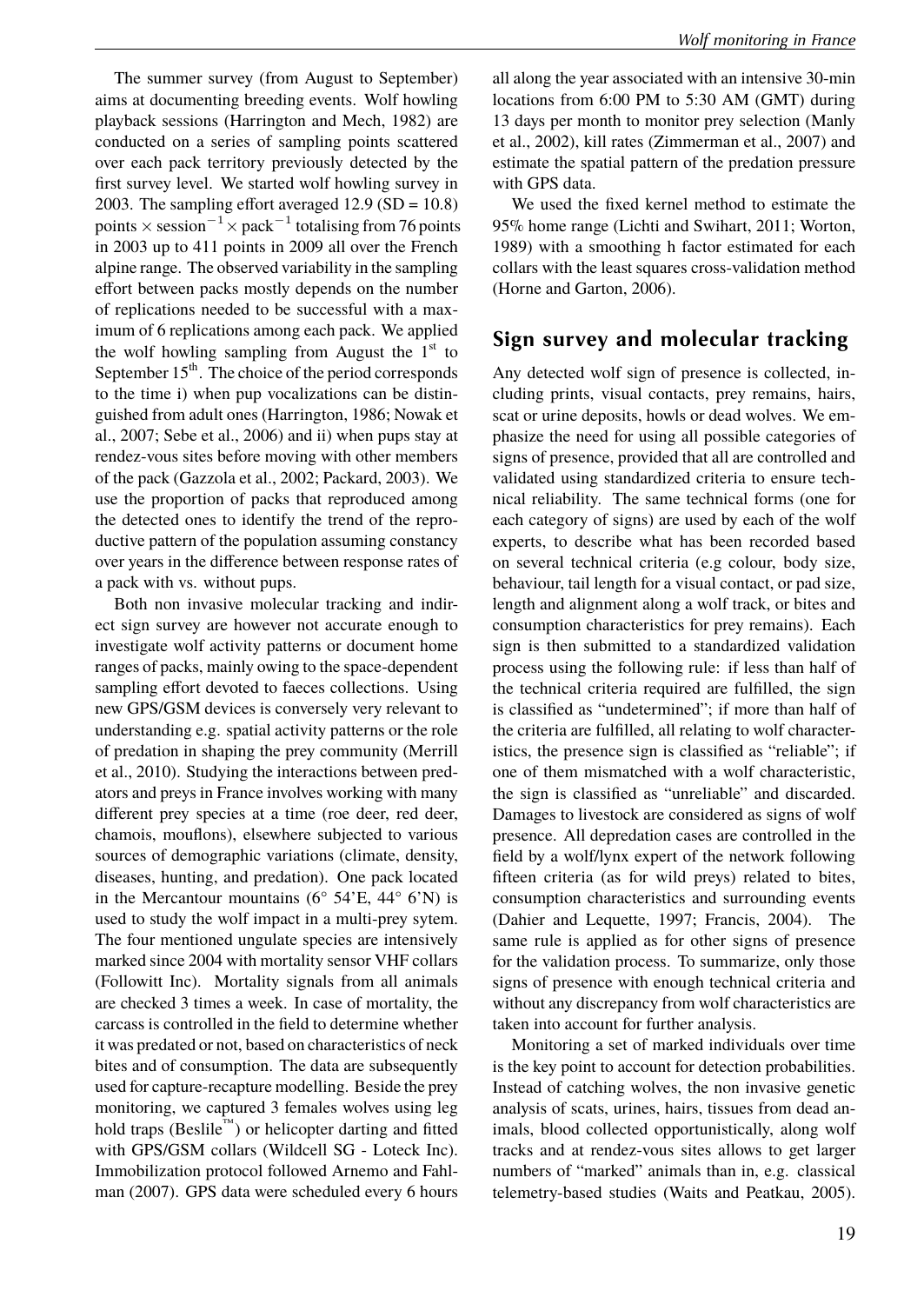All scat, hair, tissue or urine samples are submitted to genetic analysis (Taberlet et al., 1999; Valière and Taberlet, 2000). A set of 7 microsatellites (including sex) FH2054, FH2096, FH2137, FH2140, FH2161, PEZ17, YChr, have been selected to perform individual discriminations with an observed probability of identity  $P_{id}$  obs < 0.001 (Valière, 2002). These microsatellites are used in common between French, Swiss and Italian labs to allow for transboundary genetic monitoring of this alpine population unit (Fabbri et al., 2007; Linnell et al., 2008). The multitube approach is used with 8 independent PCR replicates per locus. A quality index is assorted to each sample based on the stability of allelic frequencies at all loci over the 8 replicates to prevent misidentifications (Miquel et al., 2006). The molecular tracking makes use of all the samples collected, whether by the extensive or intensive surveys.

These individuals are genetically tracked over years, and fits well with mark-recapture (MR) modelling for estimating demographic parameters. We use multievent MR models on seasonal recapture occasions (4 month periods) to estimate survival rates and detection probabilities while accounting for time effects on both parameters and detection heterogeneity among individuals (see Cubaynes et al. 2010 for details).

# **Results and discussion**

## **Monitoring survey design with the Wolf Network**

The wolf expert network is implemented over the large south eastern part of France (Fig. 3a) with 8 up to 140 experts per administrative units depending on the wolf detection step (wolf free area vs already known wolf pack presence). Overall, 14849 wolf signs of presence have been validated during the 1992-2009 period. Almost half (47%) of the field experts did not find any wolf sign for a given year, partly because several of them did not prospect inside of already known wolf territories (passive survey). Based only on those who reported at least one presence sign, the mean yearly reporting rate was 1.4 (95%  $CI = 0.3-7.0$ ) wolf signs×year<sup>-1</sup>×expert<sup>-1</sup> up to 5.1 (95% CI = 4.0-6.4) wolf signs×year<sup>-1</sup> ×  $expert^{-1}$  (best year), with a maximum of 135 signs recorded by the same expert for a given year. Within the alpine sub-dataset, the distribution frequency of distances between the sign

position and the administrative location of the expert who found it, was highly skewed (Fig. 3b) enlightening that most of the experts are short range sampler while few of them are long range field observers. Once  $log<sub>2</sub>$  transformed, the average expert activity range was 15.8 km (95%  $CI = 15.33 - 16.11$  around his administrative location (working or home place). Using the upper 95% confidence limit as a buffer radius to all corresponding expert locations, 81.5% of the French alpine range is covered (Fig. 3c) by network of experts representing a surveyed area of  $42073$  km<sup>2</sup>.

One can reasonably assume that nearly everywhere in the Alps, the probability of detecting a wolf presence sign is non-null, given the species' presence. There are some uncovered gaps, possibly surveyed by "long range" experts, but it is always difficult to differentiate between true absence and undetected presence of the species. The obtained results do not account for possible variations of detection probabilities between years and therefore should be considered only as a proxy of the wolf distribution trend assuming no variations between years. These points at the crucial need for a well spatially designed and controlled network with trained people working within the same framework in order to minimize detection variability, and detect the wolf presence as fast as possible, especially if management issues are concerned.

## **Cross-sectional data at "population" and "reproductive unit" scales**

At the population scale, all recorded sign types do not equally contribute to the presence area estimate (Tab. 2). The damages to livestock represent almost half of the sign records, and contribute the most to identify newly colonized areas. These areas are usually confirmed by additional hard facts (DNA based faeces, hairs, tissues or blood samples) on average 1.5 years later on. Visual contacts make up only 10% of the dataset, but also frequently contribute to the first documentation of the species' occurrence in a new area. Hard facts and tracks represent 33% of the total validated dataset, and are reported mainly from already known wolf territories. If only hard facts such as genotyping or photo-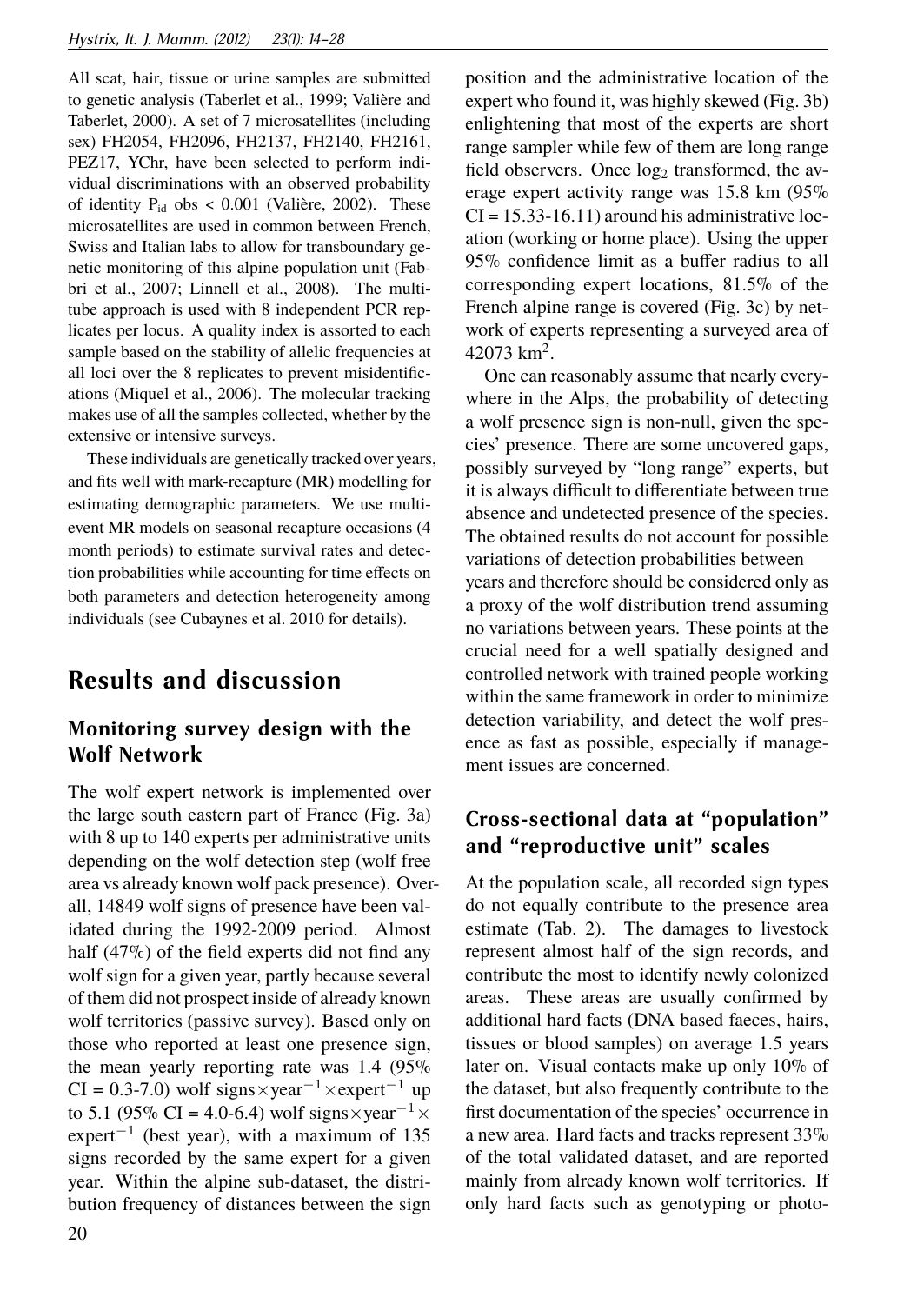|                                     | $\%$ validated<br>among each |             | <b>Contribution to</b><br>the first detection<br>of a new area | $\%$ occurrence   |
|-------------------------------------|------------------------------|-------------|----------------------------------------------------------------|-------------------|
|                                     | sign type                    | N validated | of presence $(\%)$                                             | / total validated |
| Track                               | 70.9                         | 2417        | 8.9                                                            | 16.2              |
| Visual contact                      | 62.0                         | 1511        | 26.4                                                           | 10.1              |
| Wild prey remains                   | 51.5                         | 1082        | 7.6                                                            | 7.3               |
| Faeces, urine or blood <sup>1</sup> | 37.4                         | 2461        | 5.6                                                            | 16.5              |
| Howls                               | 61.1                         | 276         | 0.5                                                            | 1.9               |
| Hairs <sup>1</sup>                  | 6.1                          | 16          | 0.2                                                            | 0.1               |
| Canis skull or tissues <sup>1</sup> | 56.6                         | 43          | 1.7                                                            | 0.3               |
| Livestock damage                    | 73.3                         | 7043        | 49.1                                                           | 47.3              |
| Total                               |                              | 14849       | 100                                                            | 100               |

Table 2 – Proportion and validation rate of the different types of sign recorded to detect the wolf presence and their relative contribution in the detection of newly colonized areas from 1992 to 2009.

<sup>1</sup> mtDNA-based identification only.

graphs had been taken into account, only 10% of the yearly distribution range would have been documented. This pattern of data distribution over space and time points to the need for taking into account all validated data sources (whether damage to livestock, documented visual contacts or genetic analysis) in order to provide a reliable view of the wolf distribution. Standardizing the evaluation of technical reliability for each data record is a powerful way to discard false positives (*sensu* Rondinini et al. 2006) and yields a conservative estimate of the population range. For example, almost 30% of the depredation cases, 38% of the visual contacts and 49% of the prey carcasses were discarded because they were either insufficiently documented or inconsistent with the species identification. To prevent possible remaining false positives, we also used a conservative decision-rule to assess the presence of a sedentary group, which had to be documented during two consecutive winters within the same area, together combined with at least one genetic identification. A balance between too restrictive rules and too permissive interpretations is of particular importance, to make all stakeholders confident with the scientific approach, and to avoid over-interpretation of the data.

Based on differences between the yearly estimate of population range and its grand mean when averaged over the period 1996-2006 (Marboutin et al., 2010), the estimated distribution range increases by ca. 10 times in 10 years

(Fig. 4a) but non linearly over years. The yearly rate of increase of the distribution area ranges from  $\lambda_{edr}$  = 2.00 at the beginning of the colonisation in 1997 down to  $\lambda_{edr}$  = 0.98 in 2006. The slight saturation phase since 2004 could suggest i) a continuous decrease of available space in the Alps tending to increase interactions between packs and therefore slowing down the speed of new pack formations in between already settled ones, and ii) large natural or anthropogenic barriers surrounding the alpine range (despite wolves can surrogate that constraint), both slowing down the speed of the colonization process.

At the "reproductive unit' scale, the intensive monitoring is carried out in each previously detected wolf territory, once the rule about presence during two consecutive winters is fulfilled. From the total transects' length planned (60 km over one pack territory in 1994; 1300 km over 27 territories in 2010), the mean length of wolf tracks followed per territory and per winter ranges from 4.1 (95% CI = 2.6-6.5) km to 9.1 (95%  $CI = 6.9 - 12.2$ ) km depending whether the pack is transboundary or not  $(F_{(1, 163)} = 8.51, p < 0.01)$ . The number of detected signs of presence depends on whether the territory is held by a breeding pair or not  $(F_{(1, 90)} = 23.71, p < 0.001)$ . The mean wintering minimum pack size detected with snowtracking is 3.8 (SE = 0.11) wolves  $\times$  pack<sup>-1</sup> × winter<sup>−</sup><sup>1</sup> . The pack size do not vary between winter  $(F_{(1, 18)} = 1.23, p = 0.24)$ .

During summer, the pack detection rate ( $p_{pack}$ ) averages  $p_{pack} = 0.67$  when using wolf howling,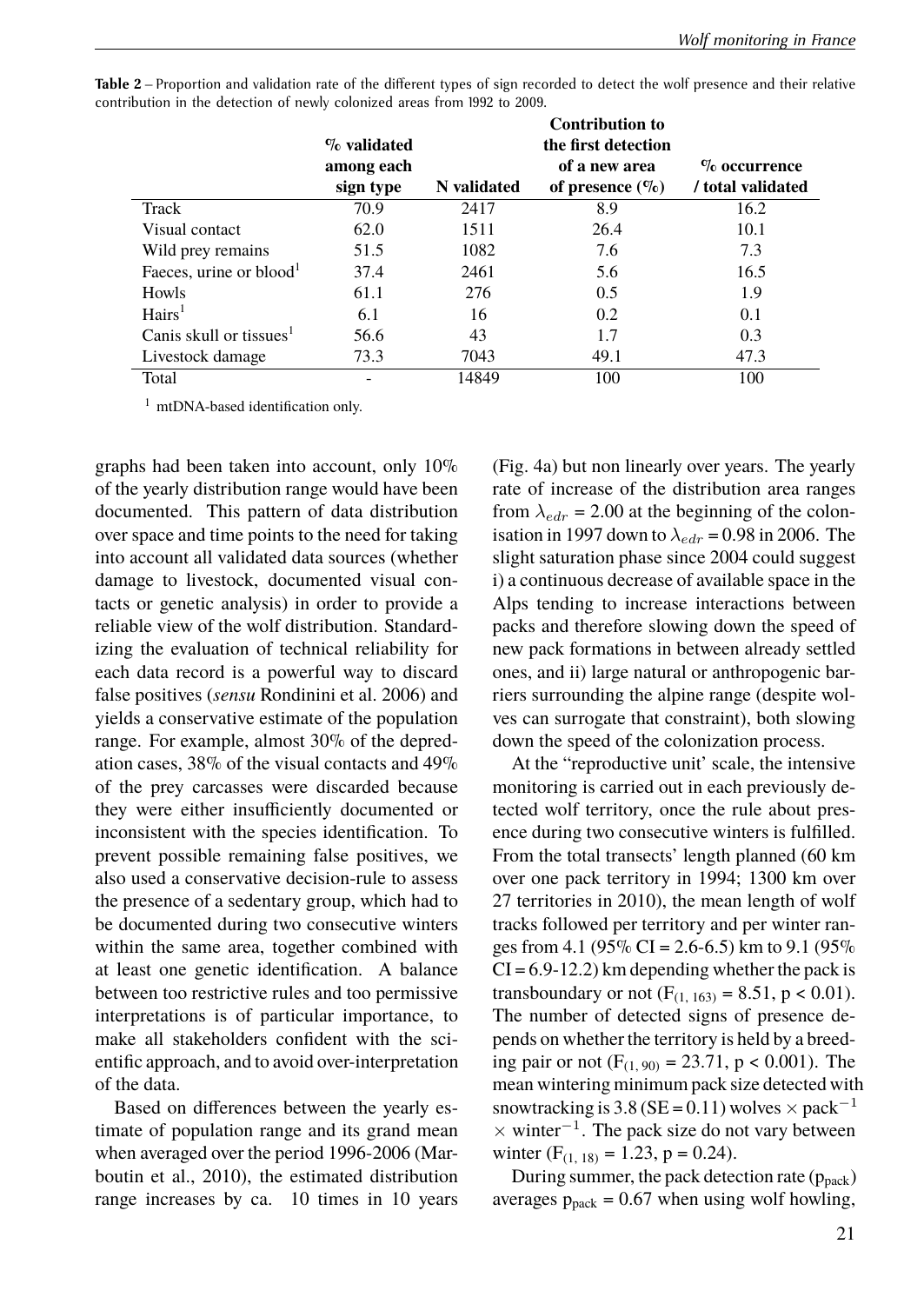among which pups are detected in 68% of cases (Fig. 4c). The proportion of packs detected with pups can be regarded as a sound index of breeding success, assuming the difference between the probability of detecting breeding packs and that of detecting non-breeding ones is constant over time. Although the number of pups alive after the first winter would be a better estimator of the actual recruitment rate of the population, this high and more or less stable proportion of detected packs that bred corresponds to a usual reproduction pattern of colonizing populations. As any field protocol, the wolf howling survey is quite time consuming but its cost to benefit ratio may however be improved when using it also to locate rendez-vous sites and subsequently collect the faeces of pups. This, in turn, strongly improves age-related survival analysis, or documenting dispersal patterns of the yearlings.

### **Longitudinal data at "population" and "reproductive unit" scales**

At the population scale, 4408 samples have been submitted to genetic identification since 1993. Mt-DNA sequencing assigned 65% of the samples to the *Canis lupus* species (others being either unsuccessful PCR amplifications or other species), among which 64% were successfully genotyped (Fig. 5). The rate of unsuccessful PCR amplifications (15.2%) points to the low quality and quantity of DNA extracted from non invasive samples (scat, urine, hair) that are submitted to environmental deterioration before collecting them. Most of the non targeted species comes from samples collected in potential new areas of presence. The experts typically collect scat samples regarding their size, shape and visible macro-element constituting them (prey hairs, bones...). But we asked experts outside of already know wolf area for collecting them even if the faeces morphology is not a wolf typically scat in a way to maximise the detection of the species.

From 1992 to 2009, 292 reliable genotypes have been identified and tracked over years. Based on this genetic monitoring, the best multievent Capture-Recapture model estimates the survival rates (all age classes included) at 0.75 (95%  $CI = 0.54 - 0.94$ ) up to 0.90 (95%  $CI = 0.71 - 0.98$ )



**Figure 5** – Proportion of successful non-invasive genetic analysis in determining the species (mtDNA reverse sequencing) and subsequent reliable genotype (microsatellite DNA with global quality index  $> 0.6$ ) based on samples of faeces, hairs, blood or tissues ( $N = 4408$  samples submitted to genetic analysis). "PCR-" are unsuccessful Polymerase Chain Reaction amplifications, "DNA-" are samples with successful PCR amplification but unreadable DNA sequences.

depending on whether individuals belong to a weak vs high detectability class (Cubaynes et al., 2010). A strong heterogeneity in recapture rate between individuals was indeed noticed, with few of them being regularly detected over years (with a probability of detection ranging from 0.64 to 0.86 according to the season), and others being detected only once or twice (probability of detection ranging from 0.10 to 0.22 according to the season). Accounting for that heterogeneity in recapture rates, the population size  $(N = 126)$ ,  $95\%$  CI = 85-280 in 2003) is then re-evaluated by 27% compared to standard Cormack-Jolly-Seber models without heterogeneity (Fig. 4b). The power of assignment tests to infer about kinship was unreliable with that set of 7 microsatellites, so that we were not able to estimate age related survival rates. The sources of this heterogeneity in the detection probability still have to be identified, in order to separate the biological components (territorial vs. vagrant, social rank, age class) from the methodological ones, due to the very nature of a noninvasive survey of an elusive species (genotyping errors despite replications, non homogenous sampling design. . . ) over such a large area and long time frame. Modelling directly the population rate of increase instead of population size seems more appropriate to assess the wolf population status because of its robustness over the variations of detection heterogeneity among individuals. This additionally yields to demographic models with less number of parameters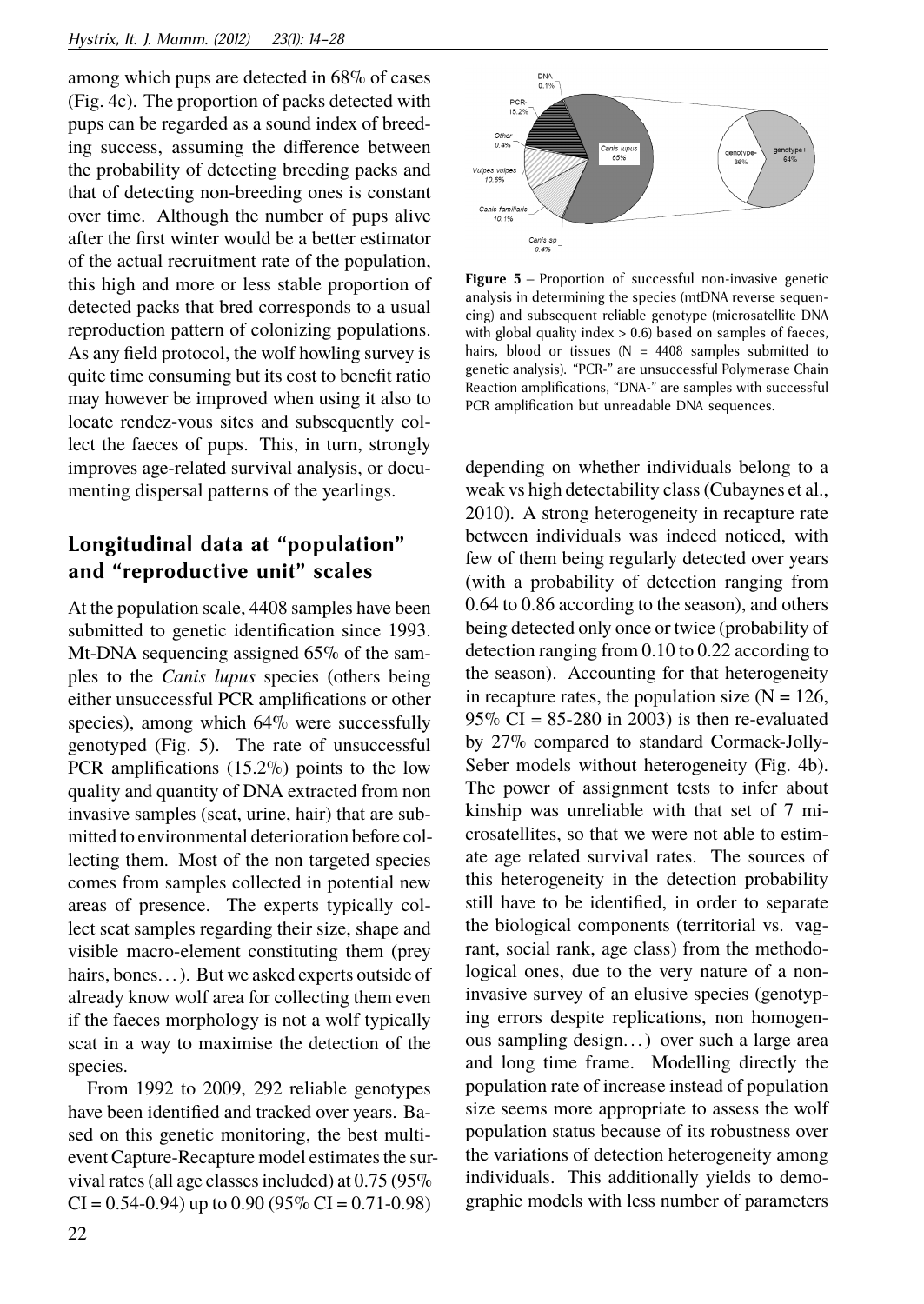

**Figure 4** – Examples of results obtained with the dual frame survey designed for the wolf monitoring in France in conservation biology, or population dynamics depending on the spatial scale and data type collection. A) trend in the estimated distribution range (EDR) of the wolf in France based on the model expressed as the mean deviation of EDRt combining different grid size and shape - see Marboutin et al. 2010; B) Estimated wolf population size since 1995 based on markrecapture data using non invasive genetic accounting for detection heterogeneity – derived from Cubayne et al. 2010; C) Temporal trend in detected reproductive packs using wolf howling sampling - Duchamp et al. unpublished); D) Home range (95% kernel estimate) of a GPS collared female wolf monitored within the "Haute Tinée" pack (44° 15' 27.80N – 6° 55' 14.20E) to estimate the pattern of kill rates and impact of wolves on the prey community (French predator-prey project, Unpublished data).

and subsequent higher precision of the estimations (Marescot et al., 2011).

At the "reproductive unit" scale, the wolf howling sessions provide locations of homesites on which pup scats can be easily collected for following genotyping. This early detection of the pup genotypes gives the opportunity to monitor dispersal patterns for understanding the colonization process. Thanks to the GPS-based tracking of three females belonging to the same pack (caught in 2009, 2010 and 2011), fine-grained behavioural data could be gathered. Each of them was followed for 6 months since July, March and April respectively. The first was a non breeding female. The second and third ones were the alpha females of the pack (respectively in

2010 and 2011). The home range (95% kernel) of the first non-breeding female was 352  $km<sup>2</sup>$  (Fig. 4d), whereas that of the second and third breeding females was  $156 \text{ km}^2$ . The alpha status of those two females that bred during the monitoring explains the reduced summer home range. The point density associated to the kernel estimates provides a spatial measure of the wolf predation pressure that could be further included in wolf-predation models (Fig. 4d). The set of 330 ungulates VHF-tagged within the pack area, compared to more than 900 ungulates marked and monitored within another wolf-free area will allow comparing survival rates with or without predation, once accounting for density dependence and environ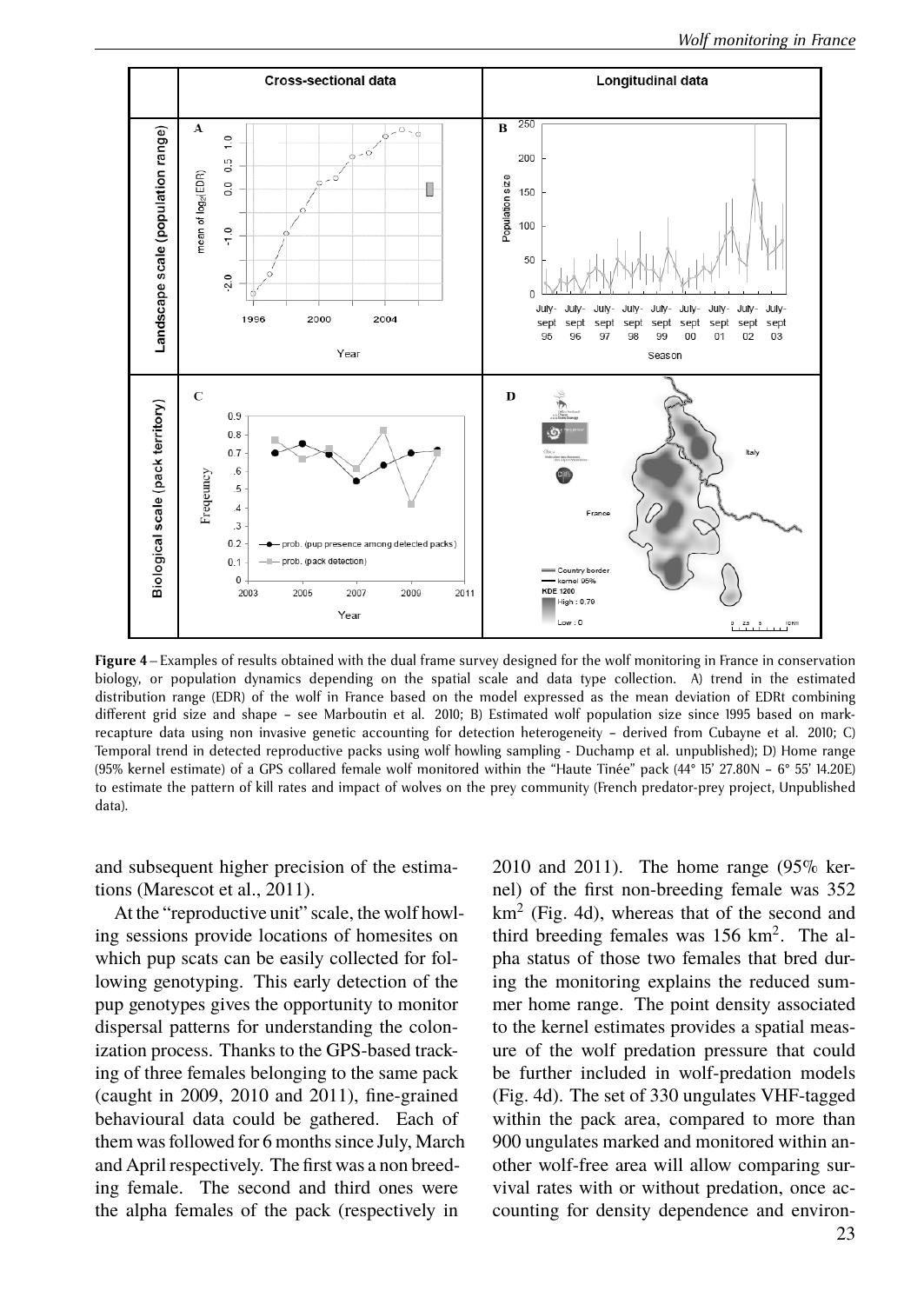mental stochasticity. The ultimate goals of this study are i) to estimate whether the prey mortality due to predation is additive or compensatory to other sources of mortality, and ii) to evidence the indirect effects of predation on space use and demographic performance of preys.

## **Targeting the whole alpine population range**

Fabbri et al. (2007) demonstrated a mostly unidirectional gene flow from the Apennine region in Italy to the Alps during the early phase of colonization. Twenty years later, 33 packs have been documented both in the Italian and French Alps (Wolf Alpine Group, 2011). They for sure contribute much more now to the demographic performance and genetic exchanges than the contribution of dispersers from the Italian Appenines. Since several packs have transboundary territories and several dispersers have been documented between France, Italy and Switzerland (Marucco, 2010), the "alpine' wolf population can be defined as a demographically speaking functional unit (Linnell et al., 2008). A Wolf Alpine Group (WAG) has been created in 2001, gathering the biologists and geneticists of the three countries in order to target this functional unit as a whole. Germany and Austria teams joined recently as some dispersing individuals have been detected there (Rauer, *unpublished data*). So far, the group has contributed to the harmonization of genetic approaches, the edition of periodic maps of pack distribution to attention of the European commission, and the field standardization of data collection (Wolf Alpine Group, 2004, 2008).

## **Reliability of a large scale monitoring of elusive species**

The choice of the monitoring design is always a key point when addressing conservation biology issues, especially for elusive species that live at low densities, express territorial behaviours and are highly mobile. It is also crucial when mapping distribution range or estimating demographic trends, that the selected sampling scheme can target the whole functional unit of the population. The challenge of any wolf monitoring is to get a reliable sampling design able to cope with rare statistical events, such as signs of presence, at the population scale. These data must fit the requirements both for population status assessment and for local management of conflicts, particularly regarding new area of colonization. Recent methods have been developed to model occupancy rates or counts from data with imperfect detection or zero-inflated data sets (Cunningham and Lindenmayer, 2005; MacKenzie, 2005). Occupancy models could obviously help to differentiate the true absence from the undetected presence of the species if the design could be implemented at the population scale. Karanth et al. (2011) successfully used such models with a tiger population because they could first stratify the sampling regarding habitat composition. On one hand, that very important stratification step might be difficult to perform with colonizing wolves that can live nearly in any habitat. Such a design would require a very costly and systematic sampling of cells with almost no chance to get any wolf signs there. On the other hand, applying such models on data derived only from the reproductive unit scale (e.g. Marucco and McIntire 2010) to build inference at the population scale rely on strong biological assumptions. The interaction between social driving forces and habitat use by a wolf within a pack versus a vagrant one likely shapes occupancy, so one can reasonably wonder whether inferring patterns from one scale to the other is robust enough.

Computing detection probabilities over space may strongly help in further refining the sampling protocol, but the reliability of model predictions may drastically decline with wolves colonising other habitats (incl. lowland with poor prey communities). High occupancy rates may reflect where the wolves are and might be, but low rates will not relate to unfavourable wolf areas. Also due to sparse data (number of recapture occasions per cell and per year), one might be bound to assume constant time-independent effects of factors, a very unlikely assumption given the colonizing context of a socially-regulated species.

However the decision making process needs to manage short term social and economic inter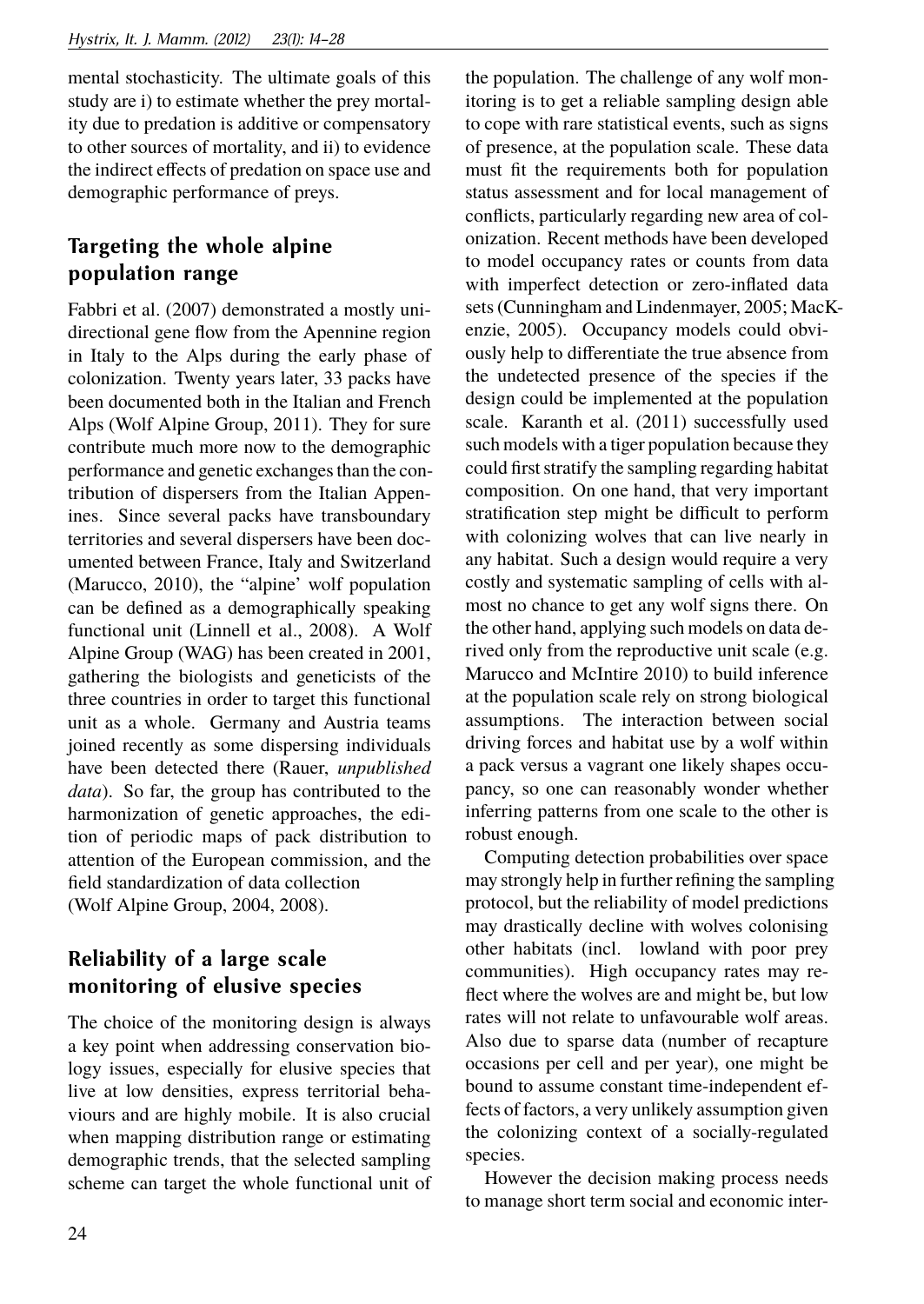actions in the framework of such an expanding population. Therefore, it matters a lot organizing the data collection to obtain yearly updatable "coarse-grained" but robust proxies of the population dynamic. The sequential approach using first a spatially controlled network of field observers enables one to allocate the monitoring effort to pack detection before moving to the "pack scale" sampling design once the decision rule (presence detected over two consecutive winters) is achieved. Such a sequential survey provides empirical data to decision makers looking for updated information "quickly", based on rough proxies of population trends (e.g. minimum numbers detected from snowtracking). The main issue concerns detection probability, which is usually assumed to be constant (Pollock et al., 2002). To circumvent the difficulty of controlling the sampling effort (*sensu* Kindberg et al. 2009) over tens of thousands of square kilometres (current range of the wolf population), we chose first (at the "population" scale) to allocate the effort to the documentation of new areas of presence with an increasing number of trained experts and a control of their spatial distribution. Then the control of the sampling effort is investigated by highly-specialized people at the "reproductive unit" scale, where sets of transects or points are investigated according to an explicit and quantified sampling process. Another solution to get rid of unequal detectability, particularly with genetic longitudinal data sets, is to analyse them with MR models, and control a posteriori for the reliability of the demographic proxies derived from snowtracking (Marboutin and Duchamp, 2005). Due to possible stochastic events a given year (for example a winter season with poor snow cover resulting in a decrease in sign detectability), one would better be cautious in drawing inferences about population trends if they are based only on results from short series of data.

It is well known that low detection probabilities combined with small sample sizes may translate to low power to detect significantly changes e.g. in time-related abundance. A kind of stratification, whether model-based (Guisan et al., 2006) or data-based (as in our two-scale designs), in field data collection may help lowering the influence of imperfect detection, and improving

the ability to detect changes in population trend.

As the distribution range of the French wolf population may expand to the central and western part of France, we will probably face the issue of monitoring wolves in snow free areas where snow tracking is likely unfeasible. We may have to move to a simpler design, e.g. estimating only pack number and population distribution, rather than relative abundance, possibly based only on presence-absence data (Andren et al., 2002) as a rough surrogate to more classical demographic indices. In most of the cases, the detection of a new occurrence comes first from visual contacts or depredations, that both do not depend on snow. Therefore, the absence of snow may not strongly affect the detection of wolf presence. Surveying packs for presence-absence must include all types of reliable wolf signs recorded extensively, assuming absence when no data are recorded, provided some experts are surveying the site. The intensive survey (step 2) with transects can even be done but may provide very low detection probabilities in winter. Wolf howling sampling is then an interesting surrogate to intensively monitor presence at the reproductive unit scale (Ausband et al., 2010).

The monitoring design of such a controversial species has to provide robust data since they are often further used for management purposes (Roux et al., 2006). The dual frame survey we implemented seems relevant since it provides robust estimates of the population growth rate (Marescot et al., 2011), and therefore enables one to assess yearly the population status and to feed the decision-making process related to the management of wolf-related issues.

### **Lessons learned**

- For conservation biology purposes, the scale dependent monitoring appears relevant to achieve both scientific and management purposes. The data-based stratification of field data collection into different scales provides the opportunity to build an explicit sampling strategy that is suitable for the allocation of sampling effort in the field.
- The dual frame also provides a cost ef-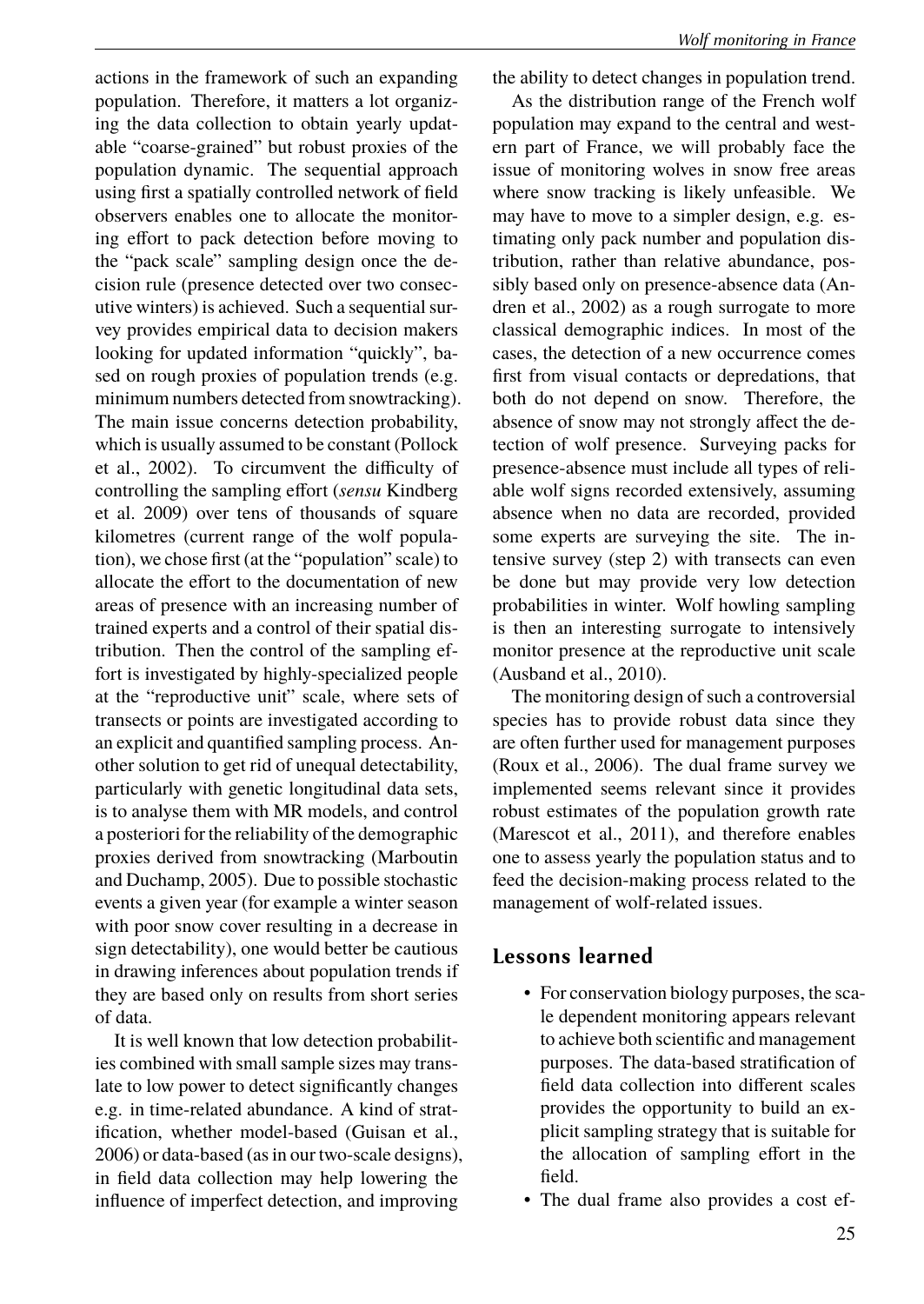fective way to address various issues. For instance, snow tracking allows for a better detection of scats, which in turn are used for non invasive molecular tracking, and finally for diet analysis.

- However, no one single probabilistic approach can fulfil all the requirements for proximate management purposes. We emphasize the need for a monitoring design that enable to document as quick as possible a new wolf occurrence for such management purposes, even though it does not always turn into a regular wolf territory later on. Given the context of a recovering population, the spatially-controlled network of experts is a key factor to address expectations of decision makers in charge of solving wolf-human activities conflicts.
- Observational data without any kind of methodological control is likely to result in biased estimates of population trends. A single coordinating structure (be it a governmental agency, a university laboratory, etc.) is the easiest way of standardizing the data collection, controlling for field effort and addressing biological interpretations. The contribution of various people with different backgrounds (state employees, hunters, NGOs, shepherds, etc.) within the network strongly contributes to a wider coverage of the survey effort both in space and time, provided a fairly regular distribution of people and a common technical filter for data validation. This also contributes to make the scientific results shared by all stakeholders (e.g. improves the social acceptance of results).
- In order to make the results meaningful to managers, yearly (at least) updates of the population status are sharply needed, at least during a colonizing phase. The sign surveys can be used to derive some yearly updatable proxies of local sub-units (i.e. packs). However, a calibration process must be carried out first (e.g. with non invasive genetics) to check for the reliability and sensitivity of those proxies. Whatever the case of large scale population-based or small scale pack-based survey, long term

monitoring is needed, first to discard over interpretations of an observed minor short term change in the population, and second to fulfill the requirements of mark-recapture models when estimating rate of increases accounting for detection heterogeneity (Cubaynes et al., 2010).

- Field biologists should also specify the level of uncertainty within their results, so that decision-makers take this into account. Sometimes, uncertainty is more explicit, or simply lower, in coarse-grained (but reliable) monitoring systems, for example when estimating only pack occurrence rather than occupancy or abundance. Accounting for all kinds of signs of presence, provided that a standard validation process is implemented, may balance the risks of under- versus overestimating the population status.
- Finally, we state that any wolf monitoring program may include a communication strategy. Within each district concerned by the wolf presence, we held annual meetings dedicated to local authorities and field experts, and a bulletin is published twice a year online (http://www. oncfs.gouv.fr/Le-Bulletin-du-reseau-loupdownload130). Technical transparency making the same data available to every stakeholder is a key factor in elaborating a wellaccepted decision making process.

## **References**

- Andren H., Linnell J.D.C., Liberg O., Ahlqvist P., Andersen R., Danell A., Franzen R., Kvam T., Odden J., Segerstrom P., 2002. Estimating total lynx (*Lynx lynx*) population size from censuses of family groups. Wildl. Biol. 8: 299–306.
- Arnemo J.M., Fahlman Å., 2007. Biomedical protocols for free-ranging brown bears, gray wolves, wolverines and lynx. Norwegian School of Veterinary Science, Tromsø, Norway. 18 pp.
- Ausband D.E., Mitchell M.S., Doherty K., Zager P., Mack C.M., Holyan J., 2010. Surveying predicted rendezvous sites to monitor gray wolf populations. J. Wildl. Manage. 74: 1043–1049.
- Beier P., Cunningham S.C., 1996. Power of track surveys to detect changes in cougar populations. Wildlife Society Bulletin 24: 540–546.
- Boyd D., Pletscher D., 1999. Characteristics of dispersal in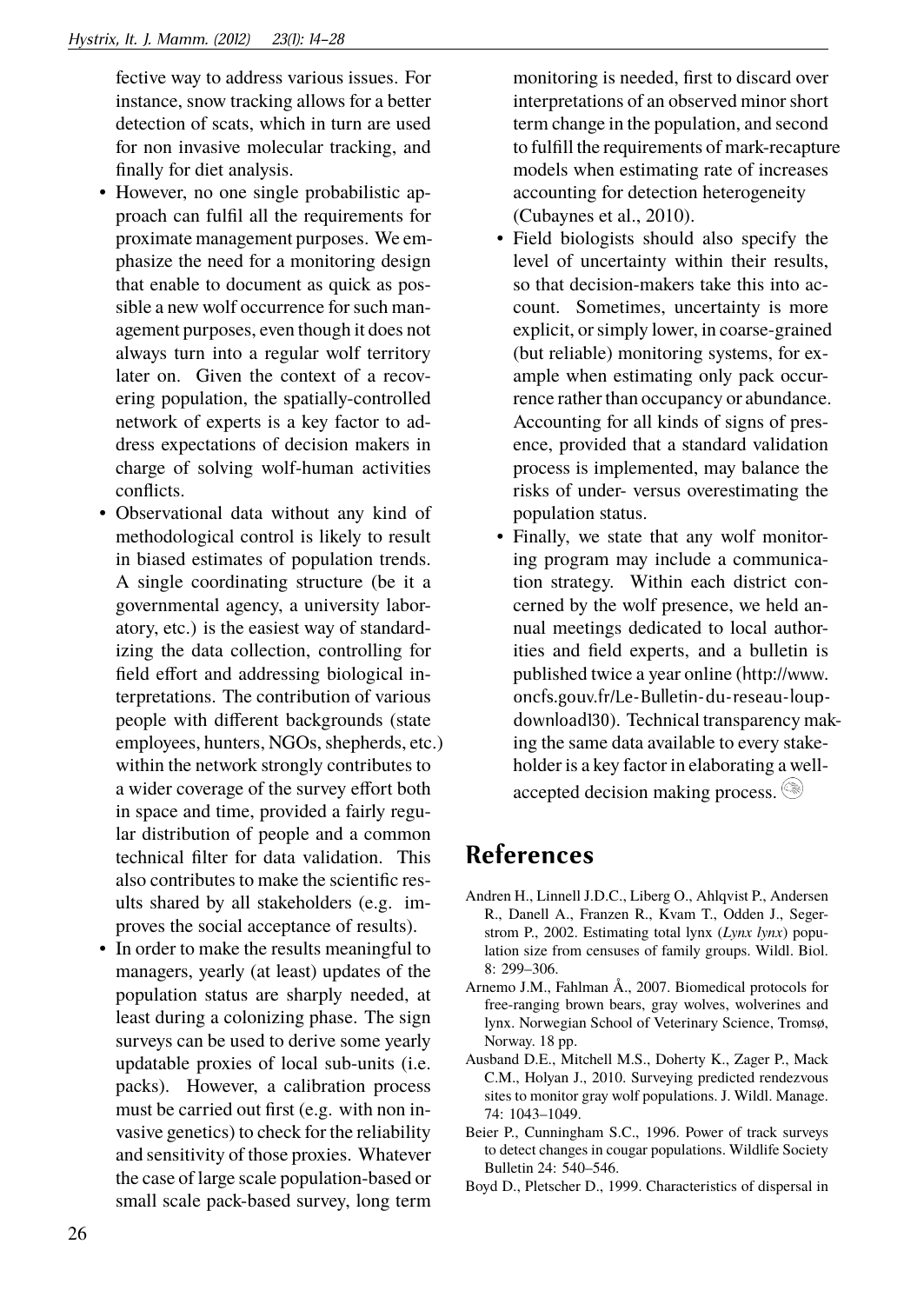a colonizing wolf population in the central Rocky Mountains. J. Wildlife Manage. 63(4): 1094–1108.

- Christman M.C., 2004. Sequential sampling for rare or geographically clustered populations. In: Thompson W.L. (Ed.), 2004. Sampling Rare or Elusive Species: Concepts, Designs, and Techniques for Estimating Population Parameters. Island Press, Washington D.C., USA: 134- 148.
- Ciucci P., Reggioni W., Maiorano L., Boitani L., 2009. Long-Distance Dispersal of a Rescued Wolf From the Northern Apennines to the Western Alps. J. Wildlife Manage. 73(8): 1300–1306.
- Council of Europe, 1992. Council Directive 92/43/EEC of 21 May 1992 on the conservation of natural habitats and of wild fauna and flora. European Community Official Publication Journal, L206: 7–50. Available from http://ec.europa.eu/environment/nature/legislation/ habitatsdirective.
- Cubaynes S., Pradel R., Choquet R., Duchamp C., Gaillard J-M., Lebreton J-D., Marboutin E., Miquel C., Reboulet A-M., Poillot C., Taberlet P., Gimenez O., 2010. Importance of accounting for detection heterogeneity when estimating abundance: the case of French wolves. Cons. Biol. 24: 621–626.
- Cunningham R.B., Lindenmayer D.B., 2005. Modelling count data of rare species: Some statistical issues. Ecology 86: 1135–1142.
- Dahier T., Lequette B., 1997. Le loup (*Canis lupus*) dans le massif du Mercantour (France): gestion des dommages occasionnés aux ongulés domestiques. Bulletin de la Société Neuchâteloise des Sciences Naturelles 120(2): 19– 26.
- Ernoult C., Perret E., Dobromez L., Nouvel P., 2001. Adaptation des systèmes d'exploitation à des enjeux environnementaux: les systèmes ovins utilisateurs d'espaces pastoraux dans le massif alpin. Rapport CEMAGREF pour le Ministère de l'écologie et du développement durable. Juin 2001, 98 pp. [In French]
- Fabbri E., Miquel C., Lucchini V., Santini A., Caniglia R., Duchamp C., Weber J.M., Lequette B., Marucco F., Boitani L., Fumagalli L., Taberlet P., Randi E., 2007. From the Apennines to the Alps: colonization genetics of the naturally expanding Italian wolf (*Canis lupus*) population. Mol. Ecol. 16: 1661–1671.
- Francis M.S., 2004. Livestock depredation by wolves. Wildlife damage management, internet center for Rocky Mountain – Wolf recovery annual reports, University of Nebraska – Lincoln, Year 2004. Available from http: //digitalcommons.unl.edu/wolfrecovery/16.
- Gazzola A., Avanzinelli E., Mauri L., Scandura M., Apollonio M., 2002. Temporal variation of howling in South European wolf pack. Italian J. Zool. 69: 157–161.
- Guisan A., Broennimann O., Engler R., Vust M., Yoccoz N.G., Lehmann A., Zimmermann N.E., 2006. Using niche-based models to improve the sampling of rare species. Cons. Biol. 20: 501–511.
- Harrington F.H., Mech L.D., 1982. An analysis of howling response parameters useful for wolf pack censusing. J. Wildl. Manage. 46: 686–693
- Harrington F.H., 1986. Timber wolf howling playback studies: discrimination of pup from adult howls. Anim. Behav. 34(5): 1575-1577.
- Horne J.S., Garton E.O., 2006. Likelihood cross-validation versus least squares cross-validation for choosing the smoothing parameter in kernel home range analysis, J. Wildl. Manage. 70(3): 641–648.
- Houard T., Lequette B., 1993. Le retour des loups dans le Mercantour. Riviera scientifique 11: 61–66. [In French]
- Jedrzejewski W., Schmidt K., Theuerkauf J., Jedrzejewski B., Okarma H., 2001. Daily movements and territory use by radio-collared wolves (*Canis lupus*) in Bialowieza Primeval Forest in Poland. Can. J. Zool. 79: 1993–2004.
- Karanth K.U., Gopalaswamy A.M., Kumar N.S., Vaidyanathan S., Nichols J.D., MacKenzie D.I., 2011. Monitoring carnivore populations at the landscape scale: occupancy modelling of tigers from sign surveys. J. Appl. Ecol. 48: 1048–1056.
- Kindberg J., Ericsson G., Swenson J.E., 2009. Monitoring rare or elusive large mammals using effort corrected voluntary observers. Biol. Cons. 142: 159–165.
- Kojola I., Aspi J., Hakala A., Heikkinen S., Ilmoni C., Ronkainen S., 2006. Dispersal in an expanding wolf population in Finland. J. Mammal. 87: 281–286.
- Kunkel K., Mack C., Melquist W., 2005. An assessment of current methods for surveying and monitoring wolves. Lapwai, ID. 59 pp. plus appendices. Available from http: //www.nezperce.org/Programs/wolf\%20project.pdf.
- Lichti N.I., Swihart R.K., 2011. Estimating utilization distributions with kernel versus local convex hull methods. J. Wildl. Manage. 75(2): 413–422.
- Linnell J.D.C., Fiske P., Herfindal I., Odden J., Brøseth H., Andersen R., 2007. An evaluation of structured snowtrack surveys to monitor Eurasian lynx *Lynx lynx* populations. Wildl. Biol. 13: 456–466.
- Linnell J., Salvatori V., Boitani L., 2008. Guidelines for population level management plans for large carnivores in Europe. A Large Carnivore Initiative for Europe report prepared for the European Commission (contract 070501/2005/424162/MAR/B2).
- Linnell J.D.C., Swenson J.E., Landa A., Kvam T., 1998. Methods for monitoring European large carnivores – A worldwide review of relevant experience. NINA Oppdragsmelding 549: 1–38.
- Long R.A., MacKay P., Zielinski W.J., Ray J.C., (Eds.) 2008. Non invasive survey methods for carnivores. Island Press, Washington D.C., USA.
- Lucchini V., Galov A., Randi E., 2004. Evidence of genetic distinction and long-term population decline in wolves (*Canis lupus*) in the Italian Apennines. Mol. Ecol. 13(3): 523–536.
- MacKenzie D.I., 2005. Was it there? Dealing with imperfect detection for species presence/absence data. Aus. New Zeal. J. Stat. 47: 65–74.
- Manly B.F.J., McDonald L.L., Thomas D.L., McDonald T.L., Erickson W.P., 2002. Resource Selection by Animals, 2*nd* ed. Kluwer Academic Publishers, Dordrecht, the Netherlands.
- Marboutin E., Duchamp C., 2005. Adaptive management of the French wolf population: monitoring program and decision-making. In ONCFS (Ed.) Scientific report 2005: 14–19. [In French with English summary]
- Marboutin E., Pruszek M., Calenge C., Duchamp C., 2010. On the effects of grid size and shape when mapping the distribution range of a recolonizing wolf (*Canis lupus*) population. Eur. J. Wildl. Res. 57(3): 457–465.